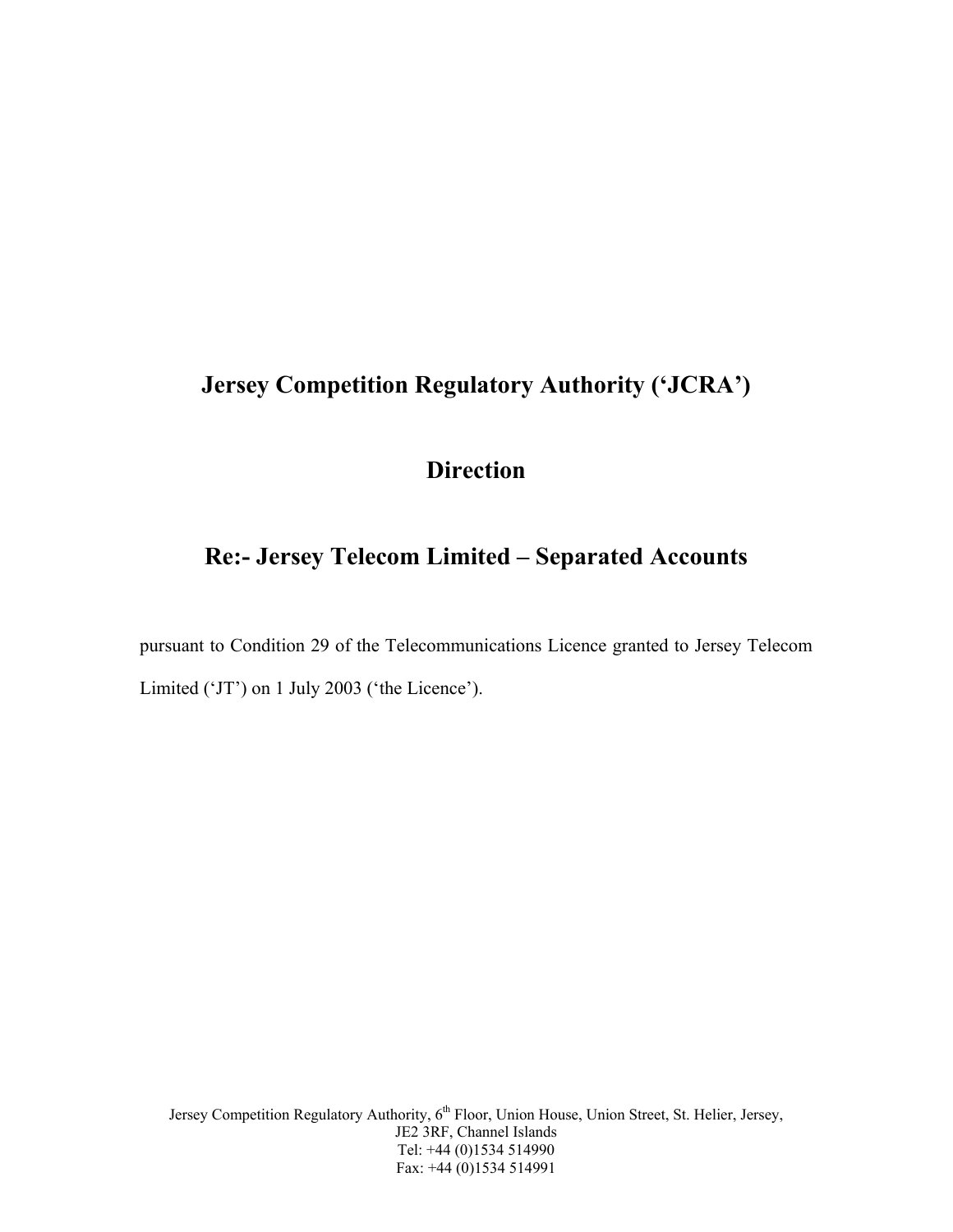#### **WHEREAS:**

- (a) Condition 29 of the Licence provides:
	- *29.1 "Within six (6) months of the Licence Commencement Date, the Licensee shall confirm to the JCRA that it maintains accounting records in a form that enables the activities specified in any Direction given by the JCRA to be separately identifiable, and which the JCRA considers to be sufficient to show and explain the transactions of each of those activities.*
	- *29.2 The JCRA may require reports on the accounting records and / or activities from time to time. The JCRA may direct the Licensee as to the basis and timing of such reports as the JCRA may require."*
- (b) The JCRA issued a Consultation Paper on 2 June 2004 ('the Consultation Paper') specifying its proposals inter alia as to the activities of JT to be separately identifiable pursuant to Condition 29.1 of the Licence, and the basis and timing of reports to be provided to the JCRA pursuant to Condition 29.2 of the Licence. The Consultation Paper also explained (at section 2.1) the reasons for the requirement for separation of accounts.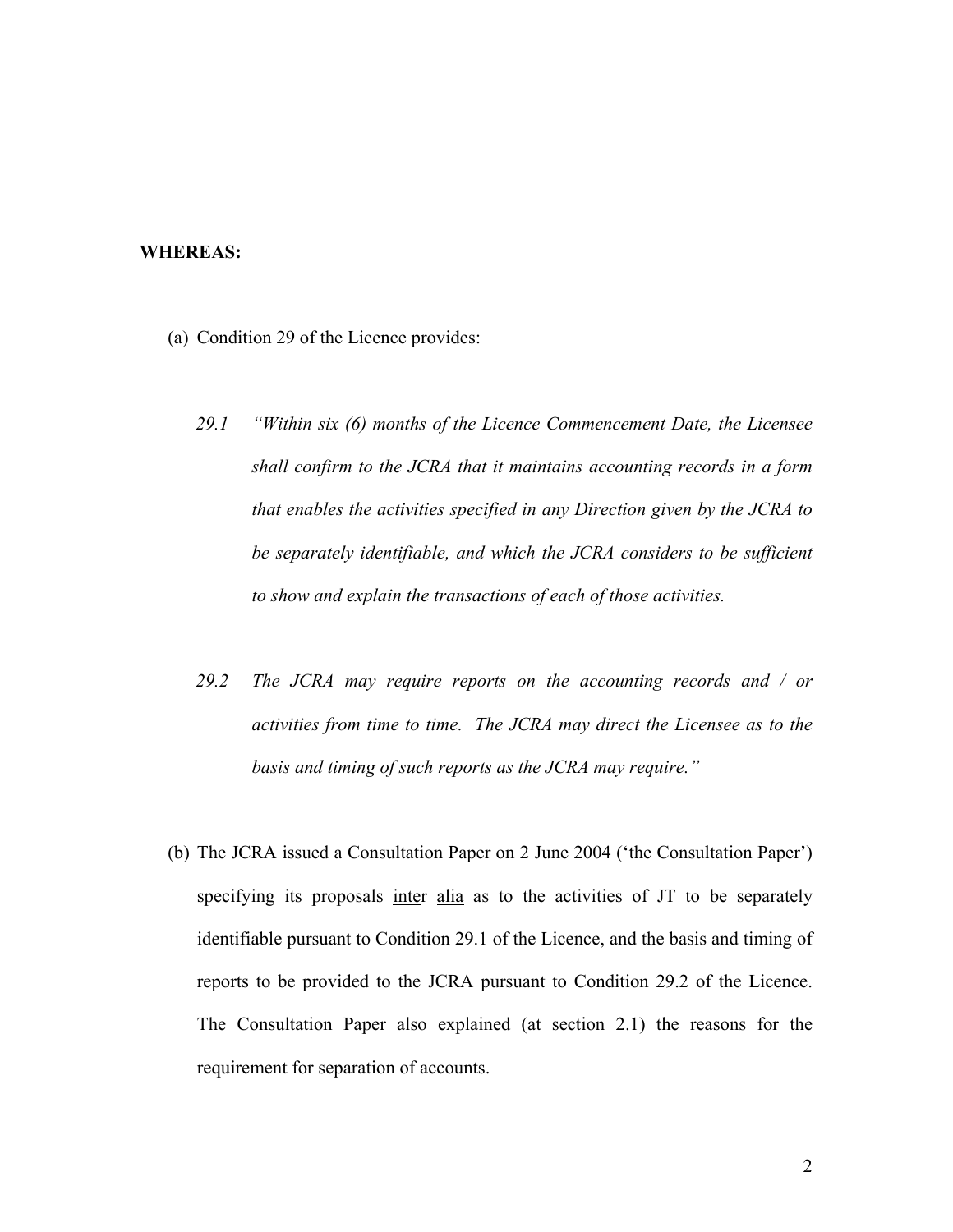(c) The JCRA has fully considered the submissions of the 3 respondents to the Consultation Paper before issuing this Direction. In particular, while JT submitted inter alia that the level of disaggregation of accounts proposed in the Consultation Paper would represent a disproportionate requirement on JT, the JCRA believes that such level of detail is appropriate given that JT's position of Significant Market Power<sup>1</sup> extends across a wide range of telecommunications services, including fixed, mobile and internet access services, and the need for the JCRA to be able to monitor the financial relationships between the various parts of JT's business to ensure compliance with its licence conditions, particularly Condition 30 (cross-subsidisation), Condition 31 (undue preference / undue discrimination) and Condition 34 (fair competition).

### **NOW THEREFORE**

#### **the JCRA hereby directs JT:**

- 1. Within 3 calendar months from the date of this Direction, to provide to the JCRA an activity-based cost methodology for review by the JCRA, and thereafter to incorporate such changes to the methodology as the JCRA may deem necessary for the production of the accounting records referred to in Condition 29.
- 2. By 31 December 2005, to provide to the JCRA separated accounts for each of the business activities listed in the Annex to this Direction, showing any transactions

 $\overline{a}$ 

<sup>&</sup>lt;sup>1</sup> JCRA Direction 2004-1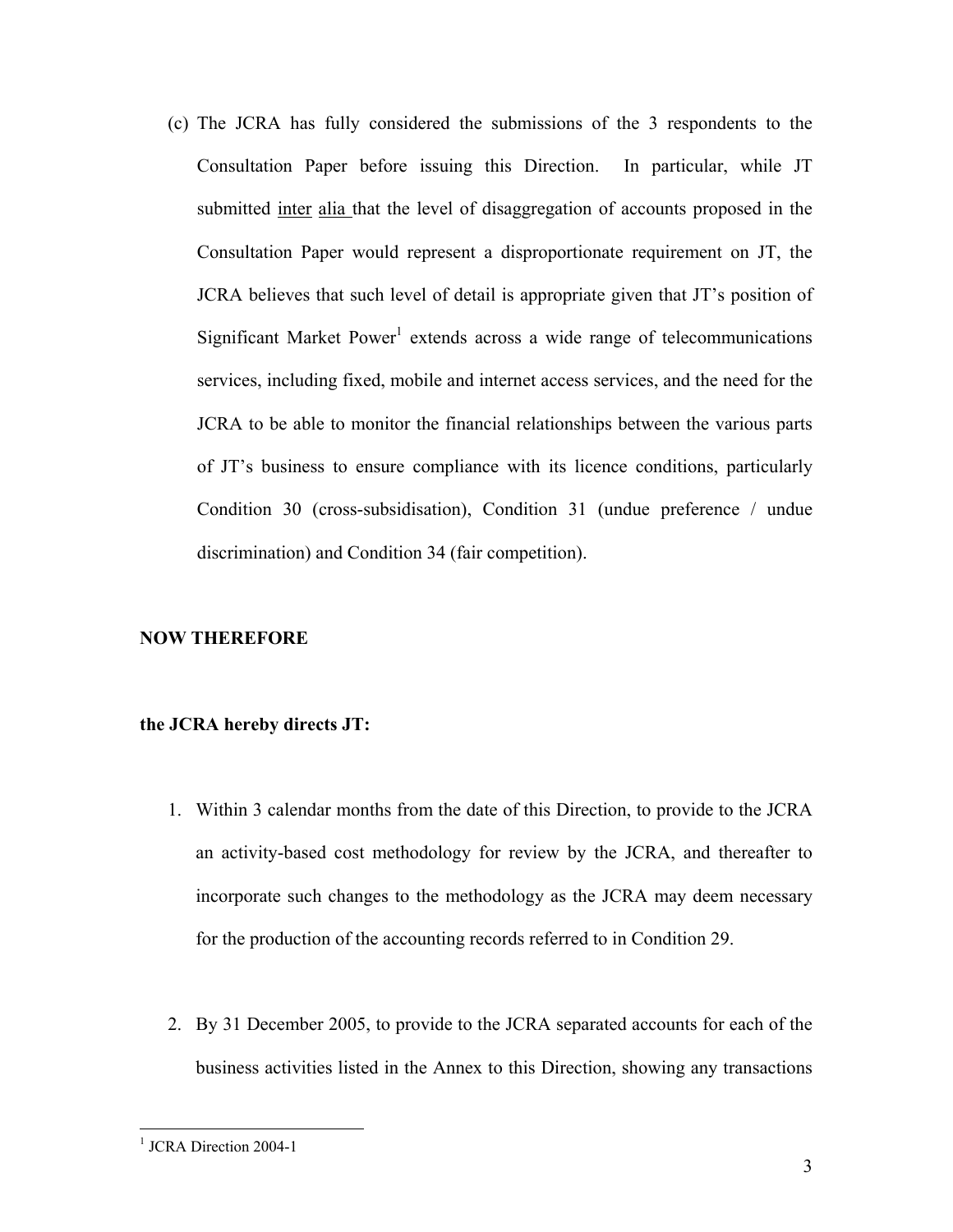between those activities, and between each of those activities and any other activity carried on by JT ('Separated Accounts'), for the period 1 January 2004 to 31 December 2004 using historical cost accounting ('HCA').

- 3. By 31 December 2005, to provide to the JCRA for review by the JCRA a methodology for preparing Separated Accounts using current cost accounting ('CCA').
- 4. By 30 September 2006, to provide to the JCRA Separated Accounts for the year 1 January 2005 to 31 December 2005 using HCA.
- 5. By 1 July 2007, to provide to the JCRA Separated Accounts for the year 1 January 2006 to 31 December 2006 using CCA.
- 6. To ensure that Separated Accounts follow the principles and formats contained in Annexes 2 to 6 of the Consultation Paper, and are signed by two directors of JT.

**Date:** 12 May 2005 By Order of

 **The JCRA Board**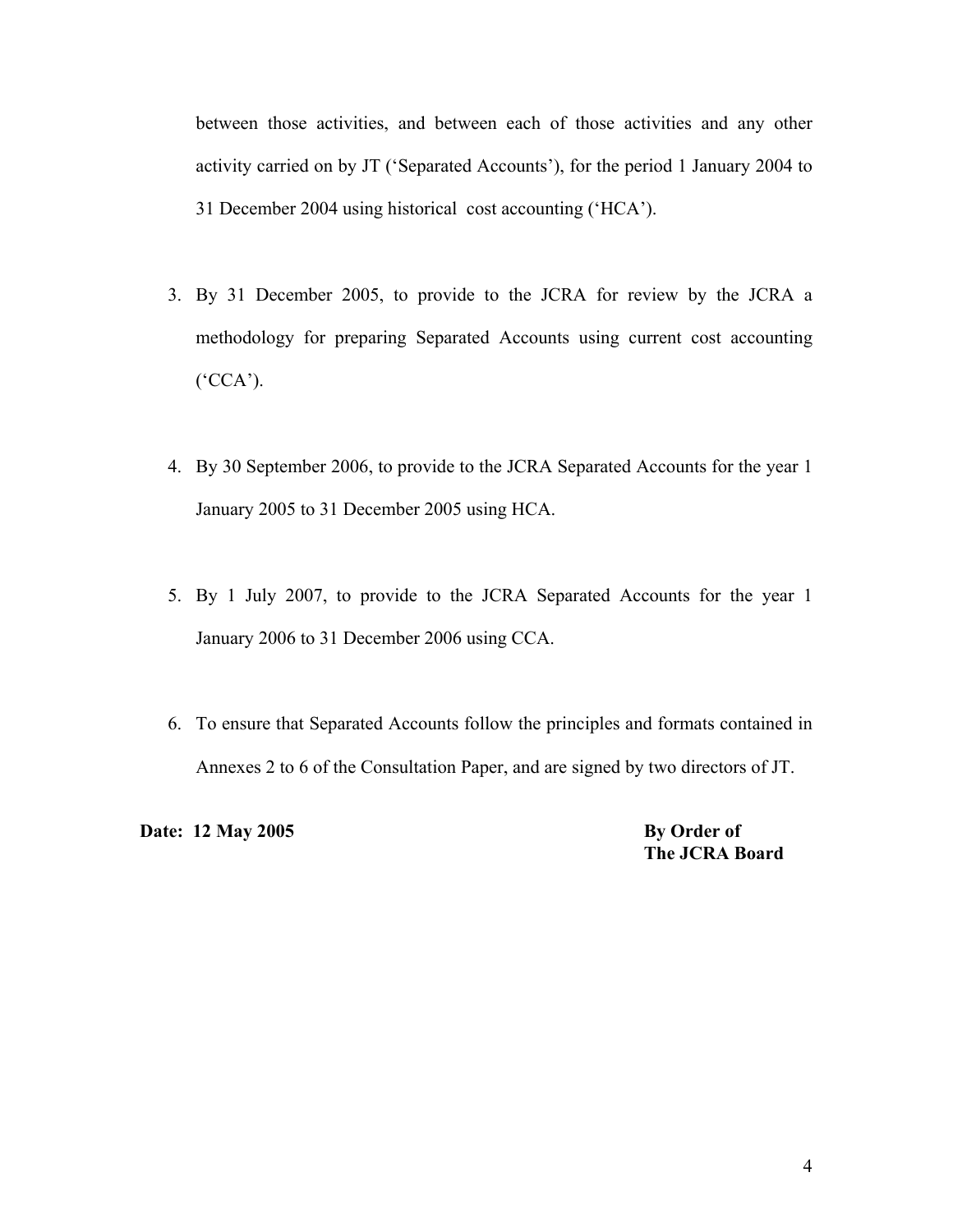## **Annex**

## **JT's Business Activities subject to this Direction**

## **a) Core Network**

**b) Local Access Network** 

## **c) Retail Fixed:**

#### Retail – Exchange Line Rental and Connection

- Retail Local Calls
- Retail National Calls
- Retail International Calls
- Retail Calls to Jersey Mobiles
- Retail Non-geographic Calls free to calling customer
- Retail Non-geographic Calls charged at local rates
- Retail Non-geographic Calls charged at national rates
- Retail Non-geographic Calls charged at premium rates
- Retail Internet Calls
- Retail Directory Enquiry
- Retail Public Payphones
- Retail Leased Lines (private circuits)
- Retail Remaining Activities

### **d) Broadband**

xDSL

**Other** 

### **e) Mobile**

Access Network Retail:

Retail – Connection Retail – Rentals Retail – Prepaid Sales Retail - Jersey Calls Retail – Calls from Mobile Retail – Calls to Mobile Retail – SMS Retail – Roaming Retail – Directory Enquiries